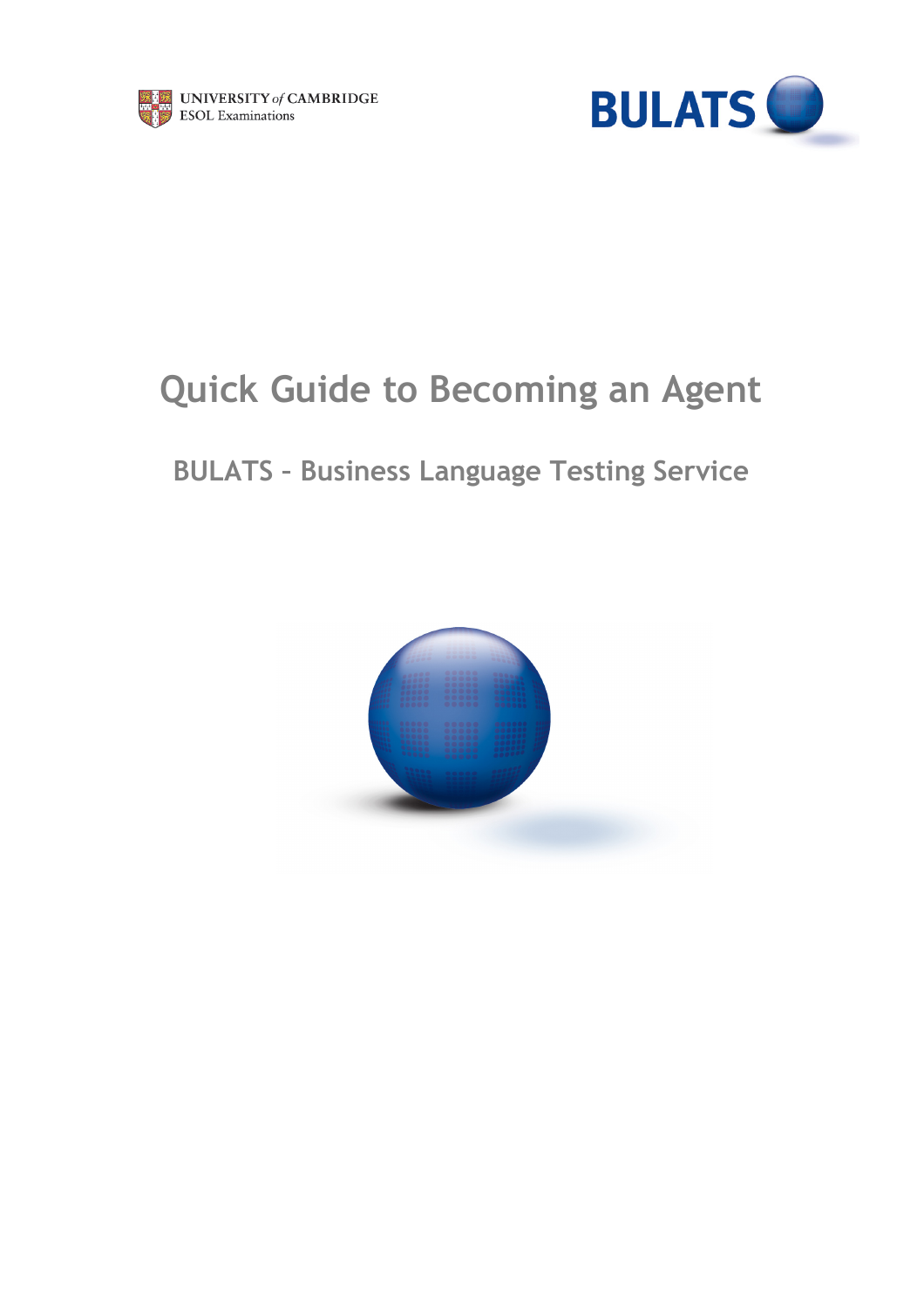## **Table of Contents**

| An introduction to BULATS                          |   |
|----------------------------------------------------|---|
| Overview of BULATS Test Content and Administration | 3 |
| The BULATS Agent Network                           | 3 |
| Benefits of becoming an Agent                      | 3 |
| Roles and responsibilities of an Agent             | 4 |
| The process of becoming an Agent                   | 6 |
| Contacts                                           |   |

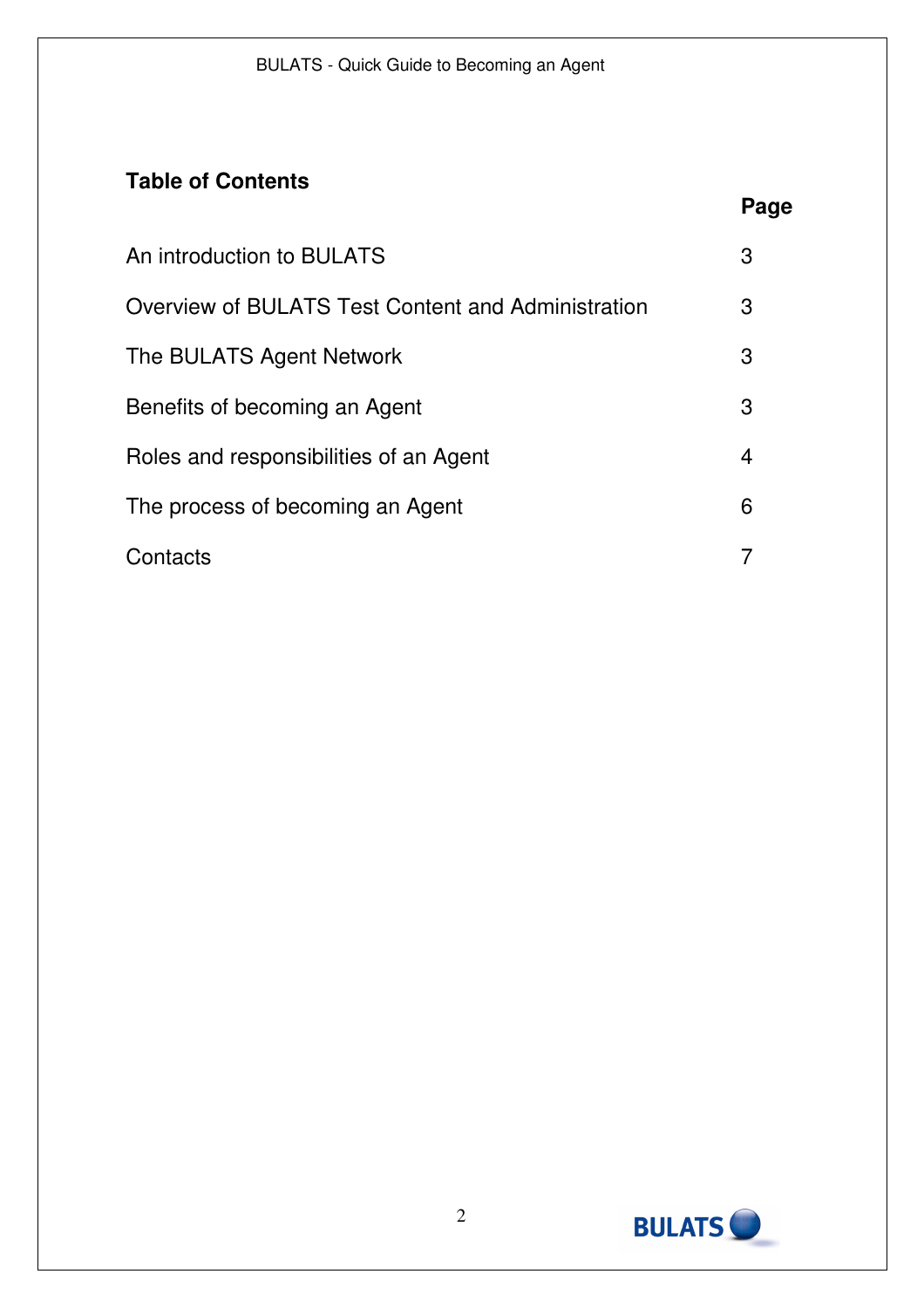## **An introduction to BULATS**

BULATS is a multilingual tool for companies and organisations that need a rapid, reliable and cost effective way of assessing the language skills of employees, trainees and job applicants.

BULATS tests communication skills that are needed in real business situations. It enables you to test all four skills – listening, speaking, reading and writing – in four languages. BULATS is available in English, French, German and Spanish.

BULATS is developed and delivered by Cambridge ESOL in collaboration with leading experts in the assessment of French, German and Spanish:

- Alliance Française (French)
- Goethe-Institut (German)
- Universidad de Salamanca (Spanish)

There are currently the following modes of test delivery:

- BULATS Online with the option of stand alone Reading and Listening, Speaking and Writing tests.
- Standard, paper based Reading and Listening test
- CD-ROM Reading and Listening Test

For more information, please visit the BULATS website: www.BULATS.org

## **The BULATS Agent Network**

BULATS is sold through a network of BULATS Agents and distributors around the world. A full list of BULATS Agents is available at www.bulats.org/agents

### **Benefits of becoming an agent**

In addition to the more obvious advantages of becoming a BULATS agent, such as the opportunity to open a new income stream, using BULATS to develop your training business or potentially having access to our brand, Cambridge ESOL supports its BULATS agents in a number of ways.

All our Agents are:

- Provided with a BULATS Agent Kit, which includes manuals on the administration of BULATS and available marketing support.
- Given training and training materials to sell and administer BULATS.
- Offered marketing and technical support.
- Provided with access to files to print BULATS marketing and promotional materials.
- Given a limited license to act as an authorised BULATS agent and to use the BULATS and Cambridge ESOL logos.
- Assigned a dedicated Development Manager to advise on BULATS.

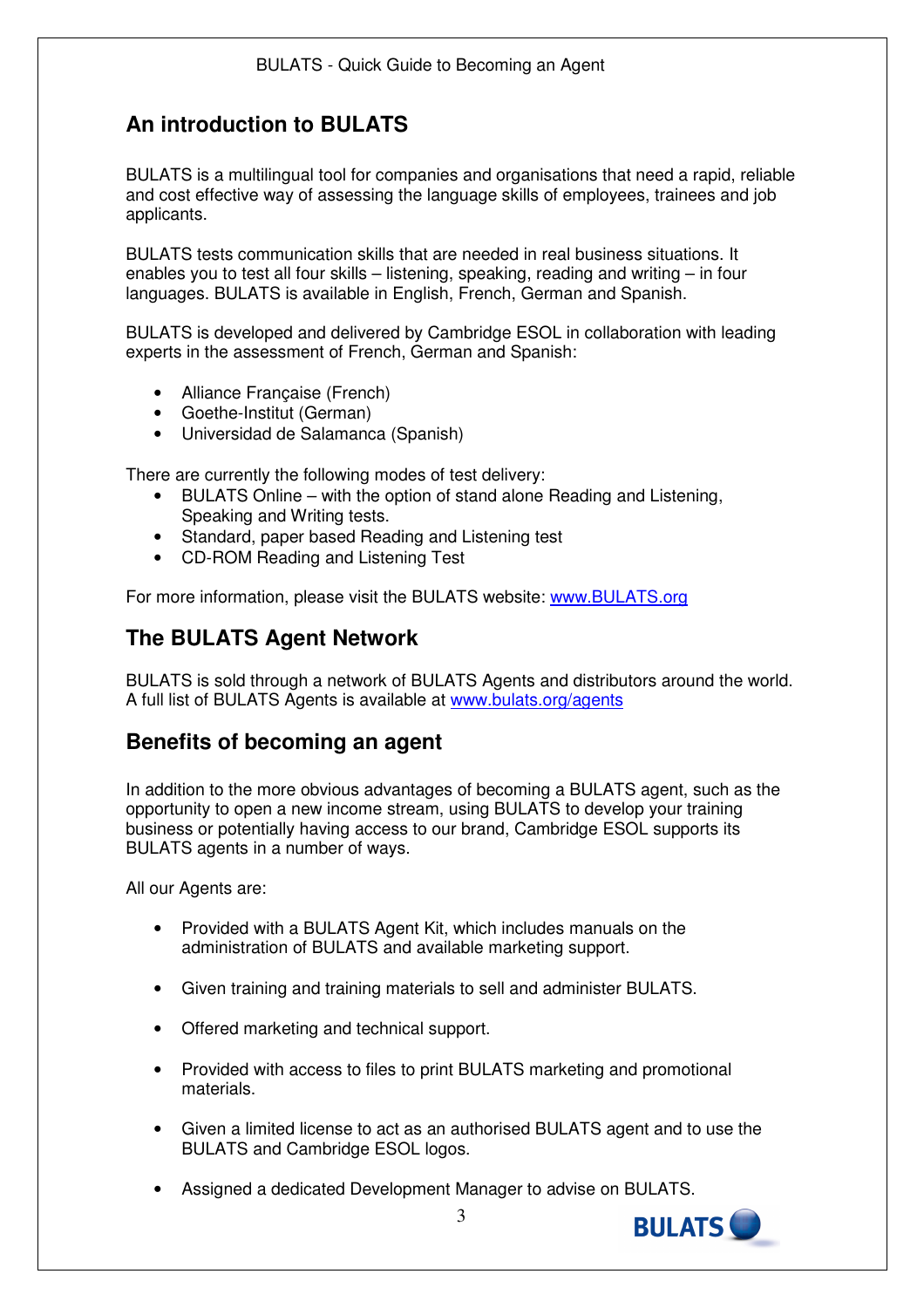## **Roles and responsibilities of an agent**

An Agent is authorised by Cambridge ESOL to develop the market for BULATS products by promoting and selling the tests and providing support to their users.

An Agent is normally approved for an initial term of 3 years, providing they meet the necessary requirements. During this period Cambridge ESOL will take into account the Agent's performance in terms of sales made against targets, estimated business potential of the target market and the Agent's general ability to run the business to see if the contract will continue.

#### **BULATS Agent objectives**

The objectives of a BULATS agent should be as follows:

Primary objective:

• To increase the sale of BULATS year on year

Secondary objectives:

- To ensure Cambridge ESOL guidelines and standards are upheld at all times
- To ensure efficient operations when delivering BULATS
- To provide excellent customer service
- To feedback product and market information to Cambridge ESOL

#### **BULATS Agent role**

Agents have to undertake a number of functions in order to successfully promote, administer and offer after sales support and services for BULATS. Below, the key functions have been outlined in order to give you a brief insight into what is expected.

More information and training is available to agents in each of these areas once their application has been agreed.

It is the role of a BULATS agent to:

#### **1. Perform business functions**

Agents are expected to actively promote the test and report on their activities to Cambridge ESOL. This will include:

- Establishing and maintaining contacts with businesses and business English training providers
- Identifying and exploiting opportunities for BULATS
- Promoting and marketing BULATS
- Undertaking regular market research and being fully aware of competitor products and services
- Regularly reporting activities to Cambridge ESOL

#### **2. Perform administrative functions**

Because BULATS can be taken on demand, it is the agent's responsibility to manage the administration of exams. This will include:

- Ordering and storing test materials securely
- Agreeing test dates and confirming resource availability with clients
- Distributing test materials to administrators (if they are employed by the agent)
- Returning completed test materials (or electronic test files) to Cambridge **ESOL**
- Producing results reports and sending them to clients (where appropriate)

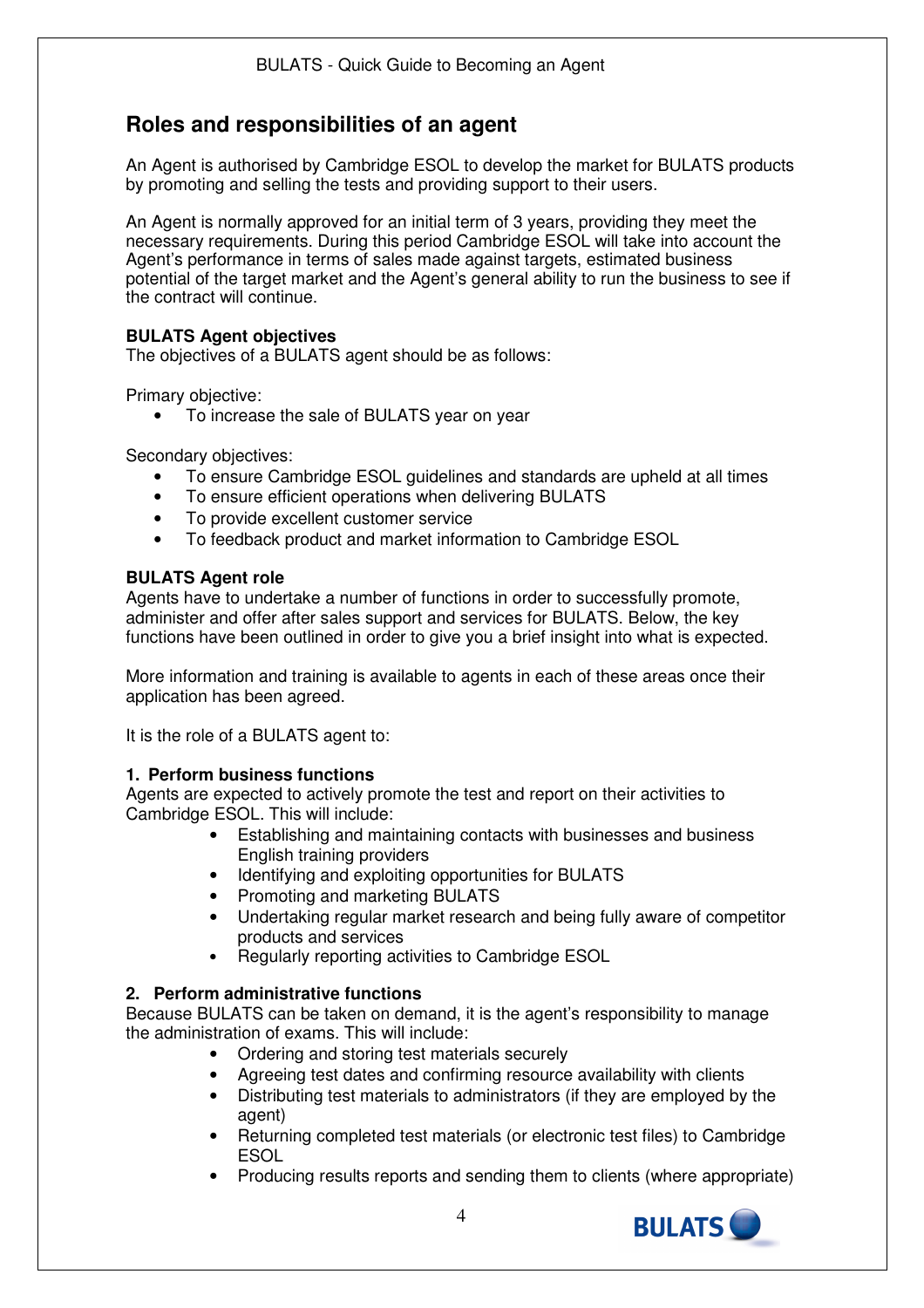#### **3. Recruit and train key individuals**

In order to run exam sessions, agents may have to employ a number of key personnel to assist them in the administration and delivery of tests. This will depend, however, on which versions of the test are taken and the staffing resources available to the agent. This will include:

- Appointing and training administrators
- Appointing and training invigilators
- Appointing and training examiners (for the speaking and writing tests)
- Appointing and training clerical markers (to mark the standard test)

#### **4. Provide excellent customer services**

As a representative of Cambridge ESOL, it is important that the highest standards of customer service are provided. This will include:

- Offering pre-adoption information and product demonstrations
- Offering post-adoption training and support
- Being an accessible point of contact

#### **5. Offer additional consultative services**

By offering additional services, you can potentially increase your BULATS sales and exploit further training opportunities. These may include:

- Language audits
- English language benchmarking
- Support in the design of English language training and assessment programs
- Diagnostic advice in relation to BULATS results

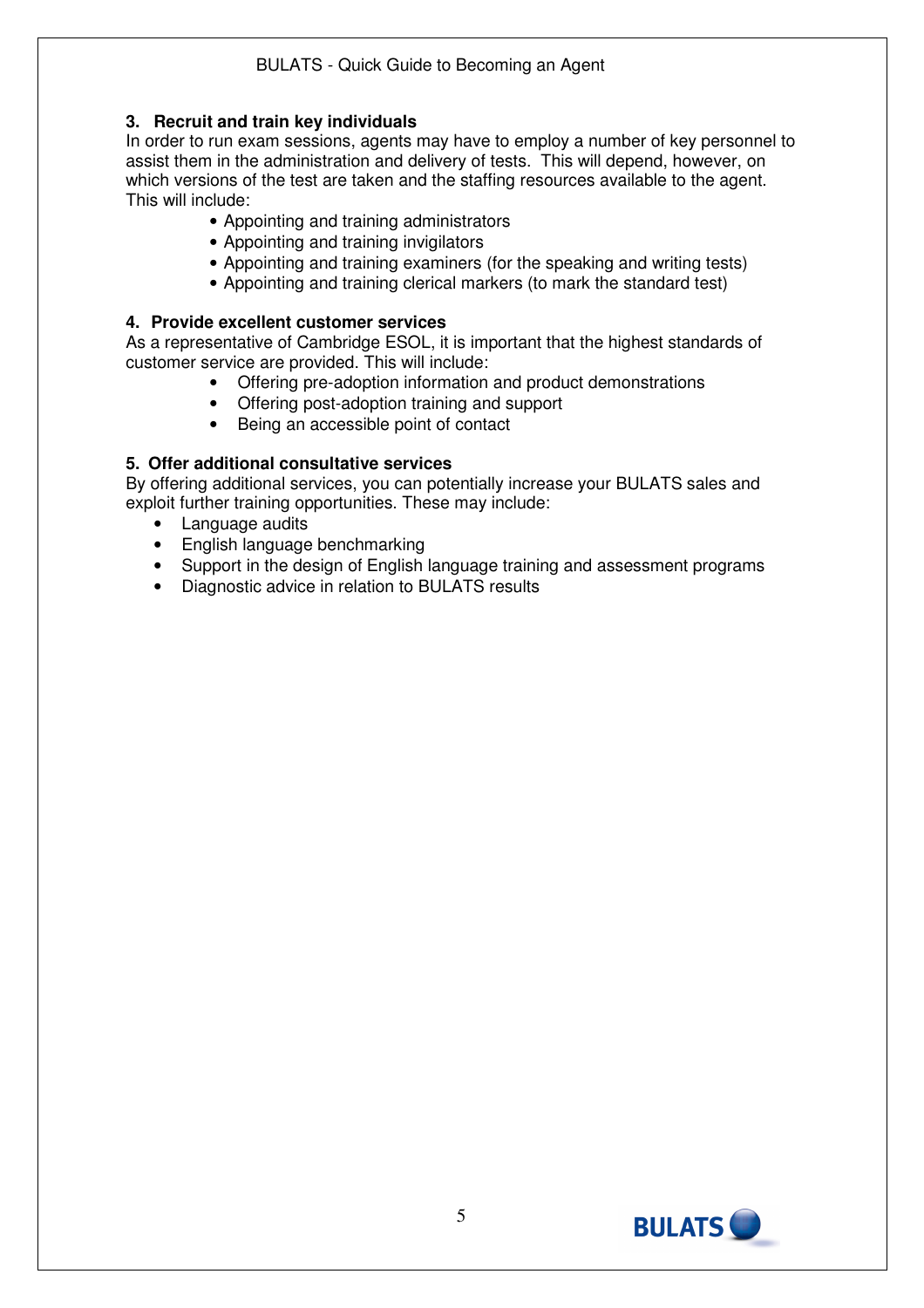## **The Process of Becoming an Agent**

The process of becoming an agent is straightforward, but approval does depend on the potential agent meeting a number of requirements. The process is described below using a flow diagram.

**Step 1** 

Potential agents should first read the **Quick Guide to Becoming an Agent** before considering taking any further action.

If, after completing this document the potential agent is still interested, they should fill out the online **BULATS Agent Expression of Interest form** found at: www.cambridgeesol.org/home/centreapproval/bulats-agents.html

#### **Step 2**

The initial application will then be assessed and the decision will be made to:

• **Accept Initial Application** - A **BULATS Customer Agreement** and relevant **fee list** will then be sent to the potential customer and completed with the assistance of a Cambridge ESOL Development Manager.

**Cambridge ESOL may decide to undertake a credit check on the prospective BULATS Agent before accepting the initial application.** 

OR

• **Reject Initial Application** - **A letter of decline** with reasons why the initial application is being rejected will be sent.

#### **Step 3**

The potential agent should return the completed the **BULATS Customer Agreement** to their Cambridge ESOL Development Manager.

#### **Step 4**

The application will then be reviewed and the potential agent will be informed with a decision in the form of a **letter of confirmation** or a **letter of decline**.